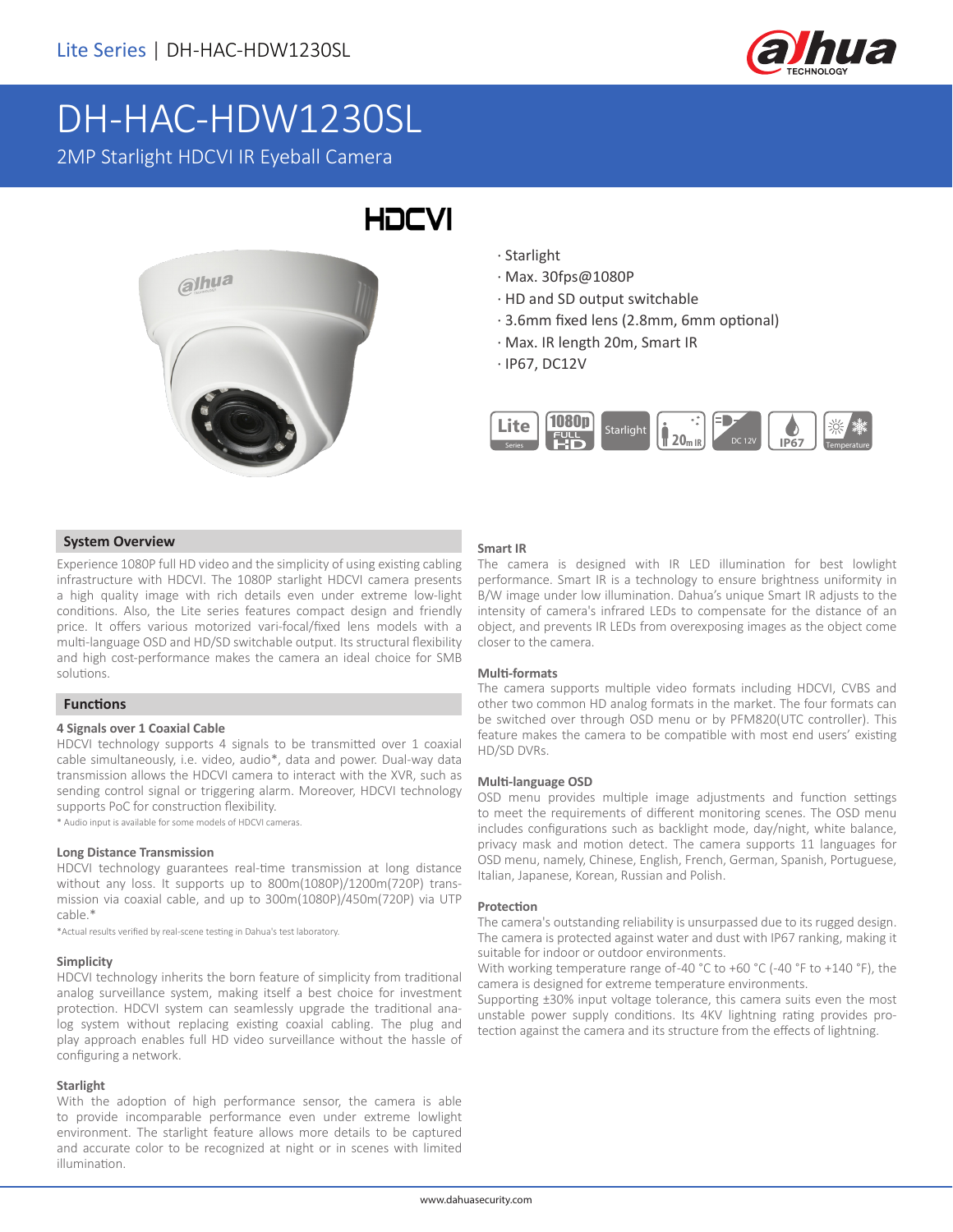### Lite Series | DH-HAC-HDW1230SL

### **Technical Specification**

### Camera

| Image Sensor                    | 1/2.8" CMOS                                  |
|---------------------------------|----------------------------------------------|
| <b>Effective Pixels</b>         | 1920(H)×1080(V), 2MP                         |
| <b>Scanning System</b>          | Progressive                                  |
| <b>Electronic Shutter Speed</b> | PAL: 1/25~1/100000s<br>NTSC: 1/30~1/100000s  |
| Minimum Illumination            | 0.005Lux/F1.6, 30IRE, OLux IR on             |
| S/N Ratio                       | More than 65dB                               |
| <b>IR Distance</b>              | Up to 20m (66feet)                           |
| IR On/Off Control               | Auto / Manual                                |
| <b>IR LEDS</b>                  | 12                                           |
| Lens                            |                                              |
| Lens Type                       | Fixed lens / Fixed iris                      |
| Mount Type                      | Board-in                                     |
| Focal Length                    | 3.6mm (2.8mm, 6mm Optional)                  |
| Max Aperture                    | F1.6                                         |
| Angle of View                   | H: 86.9° (106.0°/52.9°)                      |
| <b>Focus Control</b>            | N/A                                          |
| <b>Close Focus Distance</b>     | 1200mm (600mm/2400mm)<br>47.2" (23.6"/94.5") |

### DORI Distance

Note: The DORI distance is a "general proximity" of distance which makes it easy to pinpoint the right camera for your needs. The DORI distance is calculated based on sensor specification and lab test result according to EN 62676-4 which defines the criteria for Detect, Observe, Recognize and Identify respectively.

|           | <b>DORI</b><br>Definition | <b>Distance</b>                                                 |
|-----------|---------------------------|-----------------------------------------------------------------|
| Detect    | 25px/m<br>(8px/ft)        | 2.8mm: 39m(127ft)<br>3.6mm: 55m(181ft)<br>6mm: 83m(272ft)       |
| Observe   | 63px/m<br>(19px/ft)       | $2.8$ mm: $15m(51ft)$<br>3.6mm: 22m(73ft)<br>6mm:33m(109ft)     |
| Recognize | 125px/m<br>(38px/ft)      | $2.8$ mm: $8m(25ft)$<br>$3.6$ mm: $11m(36ft)$<br>6mm: 17m(54ft) |
| Identify  | 250ppm<br>(76px/ft)       | $2.8$ mm: $4m(13ft)$<br>3.6mm: 6m(18ft)<br>6mm: 8m(27ft)        |

### Pan / Tilt / Rotation

| Pan/Tilt/Rotation | Pan: $0^{\circ} \approx 360^{\circ}$<br>Tilt: $0^{\circ} \approx 90^{\circ}$<br>Rotation: $0^\circ \approx 360^\circ$ |
|-------------------|-----------------------------------------------------------------------------------------------------------------------|
| Video             |                                                                                                                       |
| Resolution        | 1080P (1920×1080)                                                                                                     |
| Frame Rate        | 25/30fps@1080P, 25/30/50/60fps@720P                                                                                   |

| Video Output                              | 1-channel BNC high definition video output / CVBS<br>video output (Can switch)                                                    |
|-------------------------------------------|-----------------------------------------------------------------------------------------------------------------------------------|
| Day/Night                                 | Auto (ICR) / Manual                                                                                                               |
| <b>OSD Menu</b>                           | Multi-language                                                                                                                    |
| <b>BLC Mode</b>                           | BLC / HLC / DWDR                                                                                                                  |
| <b>WDR</b>                                | <b>DWDR</b>                                                                                                                       |
| Gain Control                              | AGC                                                                                                                               |
| <b>Noise Reduction</b>                    | 2D                                                                                                                                |
| White Balance                             | Auto / Manual                                                                                                                     |
| Smart IR                                  | Auto / Manual                                                                                                                     |
| Certifications                            |                                                                                                                                   |
| Certifications                            | CE (EN55032, EN55024, EN50130-4)<br>FCC (CFR 47 FCC Part 15 subpartB, ANSI C63.4-2014)<br>UL (UL60950-1+CAN/CSA C22.2 No.60950-1) |
| Interface                                 |                                                                                                                                   |
| Audio Interface                           | N/A                                                                                                                               |
| Eelectrical                               |                                                                                                                                   |
| Power Supply                              | 12V DC ±30%                                                                                                                       |
| Power Consumption                         | Max 3.5W (12V DC, IR on)                                                                                                          |
| Environmental                             |                                                                                                                                   |
| <b>Operating Conditions</b>               | -40°C ~ +60°C (-40°F ~ +140°F) / Less than 90% RH<br>* Start up should be done at above-40°C (-40°F)                              |
| <b>Storage Conditions</b>                 | -40°C ~ +60°C (-40°F ~ +140°F) / Less than 90% RH                                                                                 |
| Ingress Protection & Vandal<br>Resistance | <b>IP67</b>                                                                                                                       |
| Construction                              |                                                                                                                                   |
| Casing                                    | Plastic                                                                                                                           |
| Dimensions                                | Φ97mm×79.3mm (Φ3.82"×3.12")                                                                                                       |
| Net Weight                                | 0.17kg (0.37lb)                                                                                                                   |
| <b>Gross Weight</b>                       | 0.25kg (0.55lb)                                                                                                                   |